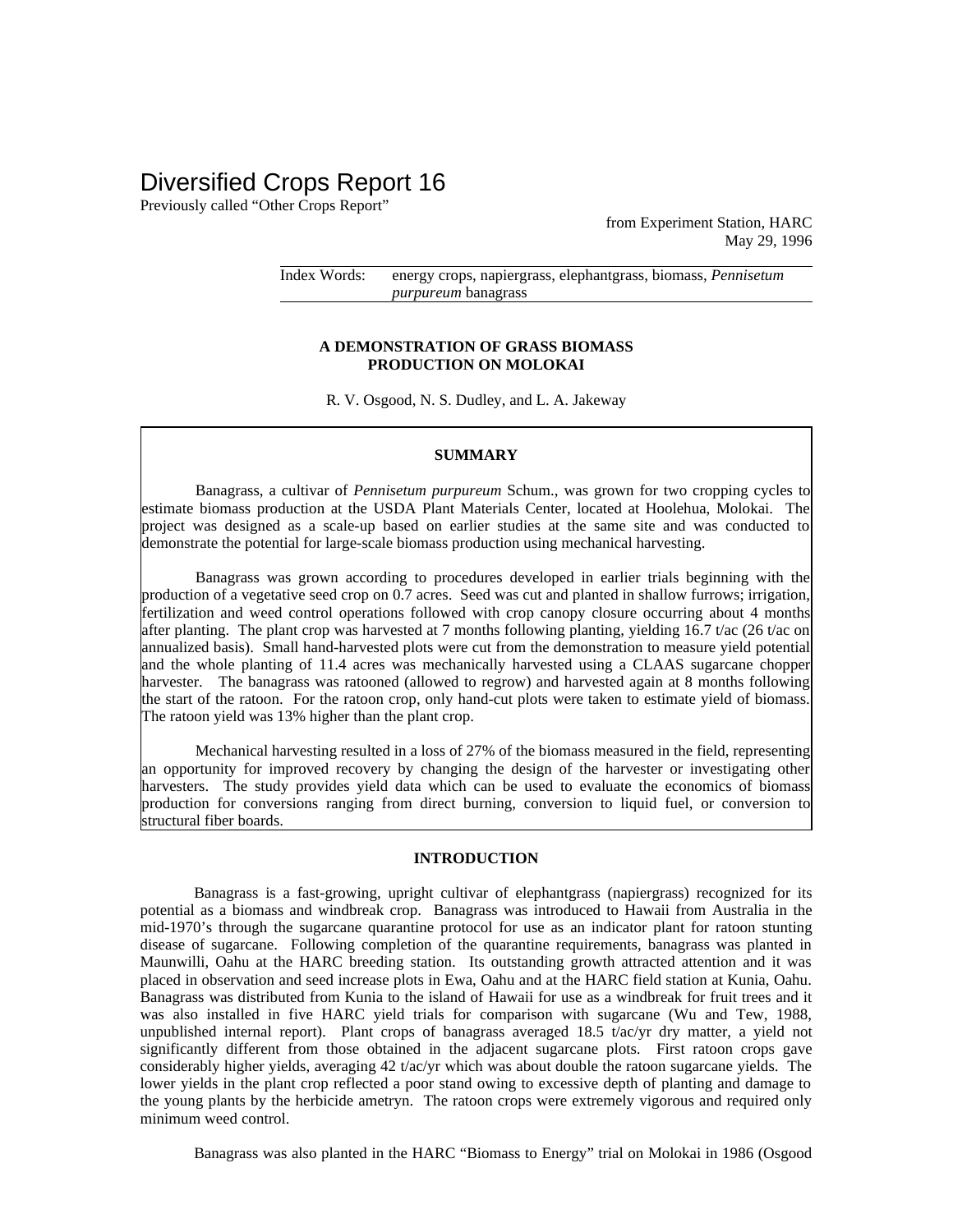and Dudley, 1993). A plant crop and six ratoon crops were harvested from this trial from April 1987 to January 1991. Dry matter yields ranged from 11.55 t/ac/yr in the plant crop to 31.32 t/ac/yr in a summerharvested fourth ratoon. Summer-grown crops of banagrass were about twice as productive as wintergrown crops. Vegetative seed from the Molokai planting was used to establish the Molokai Banagrass Demonstration trials reported below.

# **MATERIALS AND METHODS**

Banagrass was planted on 11.4 acres at the USDA Plant Materials Center located at Hoolehua, Molokai. The soil at the site was an oxisol in the Molokai soil series. The planted crop and a single ratoon crop were harvested for determination of biomass yield.

#### **The Plant Crop**

Prior to planting, two distinct areas were observed in the field. One part of the field was covered with a dense stand of buffelgrass and the other was covered with leucaena and eucalyptus trees left from a previous experiment. The field was prepared by first removing the grass and trees and then ripping and plowing twice. Both areas of the field received a pre-plant application of glyphosate (Roundup) herbicide applied broadcast by tractor.

Banagrass vegetative seed was produced in a 0.7 acre block adjacent to the demonstration trial. The seed block was ratooned in September 1993 and did not flower, as expected, producing a high quality 7 month-old seed for planting in April 1994. The seed weight was 0.125 lb/ft and the weight of seed delivered per acre was estimated to be 0.73 tons. The seed was hand-planted with one-third seed overlap in the line and about 0.4 acres of seed was used to plant the 11.4 acres. An incomplete stand resulted owing to insufficient seed planted and erratic water movement to the seed; the remainder of the 0.7 acre seed block was used to supplement the original planting.

Following planting, drip irrigation tubing was placed on the soil surface along each row. The field was divided into four irrigation blocks which were set to receive water six hours per day. Irrigation was applied at the rate of estimated evaporation, or 0.35 in per day.

Preemergence applications of a mixture of atrazine and alachlor were applied by tractor at 2 plus 2 lb/ac (formulated material basis). Owing to the gaps in the stand additional weed control was required. This consisted of mowing between the rows and use of glyphosate as a spot treatment on the grass weeds.

Fertilizers N, P, and K were applied at about monthly intervals throughout the plant crop. The totals applied were N (203 lb/ac), P2O5 (90-133 lb/ac), and K2O (170-201 lb/ac). Fertilizers were applied through October 19, 1995.

Plots of 0.0046 acres (10 ft x 20 ft) were hand-harvested on November 30, 1994. Three randomly determined subsamples were taken in each block. Samples were also taken for moisture determination.

The entire demonstration area was harvested by a CLAAS chopper harvester, (Model CC1400 142, kW, 190 hp) operated each day between January 31 and February 3. The trash extractors were disabled to maximize the collection of biomass. The harvested banagrass was loaded directly into a Vanguard tipper-trailer (Model V1248-2,15 m<sup>3</sup>, 20 yd<sup>3</sup>) powered by a Case International two-wheel drive, rubber-tire tractor (model 595, 39 kW, 52 hp). The banagrass was removed from the field in a variety of tractor trailers with volumes ranging from 23 to  $34 \text{ m}^3$ . The residue left on the ground after harvest was determined by collection in small plots.

#### **Ratoon Crop**

After the plant crop harvest, the drip tubing was replaced and water was returned to the field. The crop start date was February 24, 1995. Nitrogen and potassium were each applied at 30 lb/mo for 6 months providing 180 lb/ac of N and K2O. No P was applied in the ratoon crop.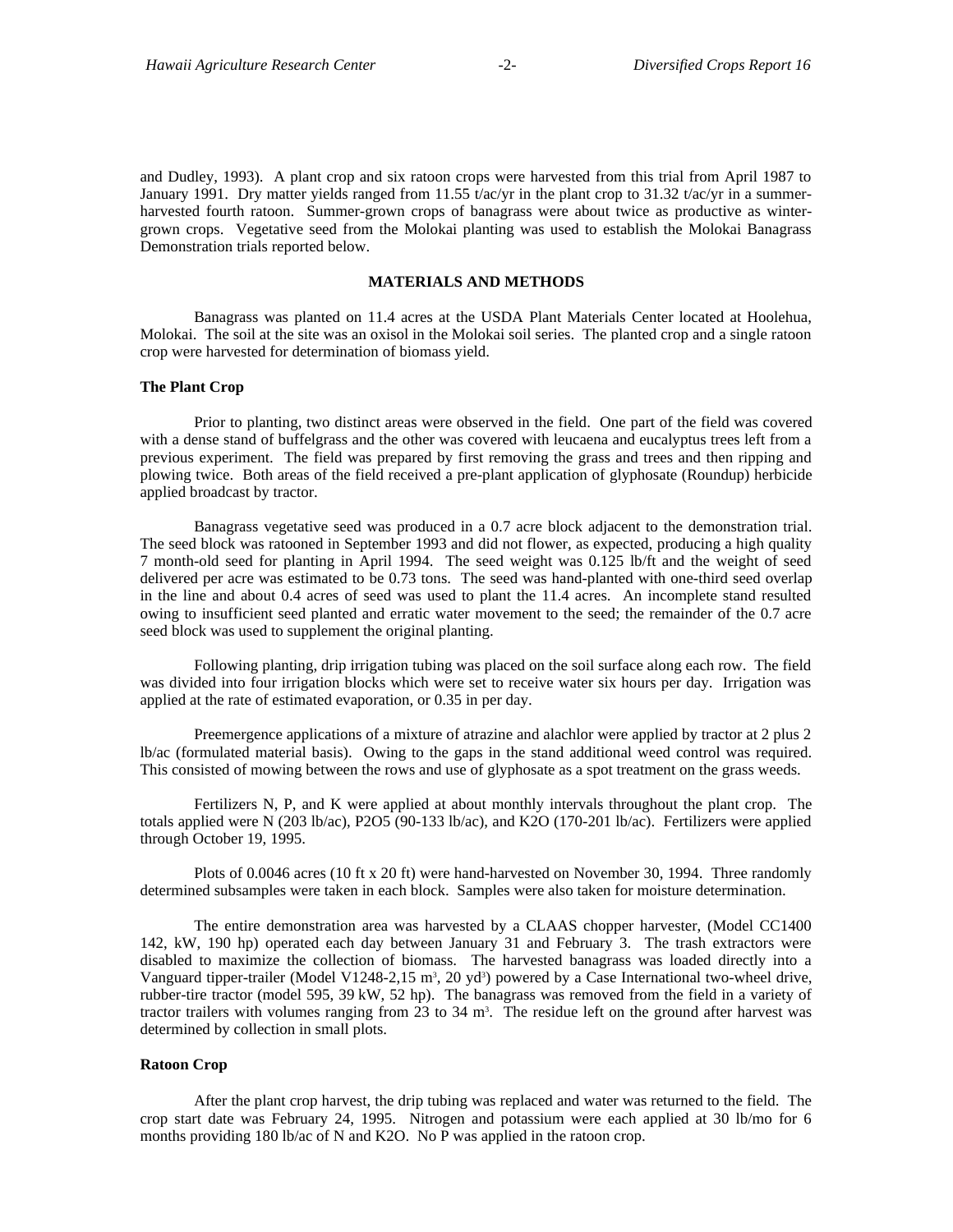Owing to the rapid growth of the banagrass, only spot applications of Roundup were required to control the grass weeds.

Plots were hand-harvested for yield determination on October 17-18, 1995. Three randomly chosen subsamples were taken in each of the four blocks. Moisture samples were taken and the dry matter produced per acre was calculated.

Mechanical harvest was not arranged for the ratoon planting.

#### **RESULTS**

#### **Plant and Ratoon Yields from Hand-Harvested Plots.**

The annualized average yield of dry matter in the plant crop was 26 t/ac amounting to 2.16 t/ac/mo. Dry matter averaged 28.37%. This yield was higher than reported by Wu and Tew (1988) for an average of five plant crop sites. The ratoon crop yield averaged 30  $t/ac/yr$  amounting to 2.51  $t/ac/mo$ . Dry matter averaged 35.8%. This yield was lower than reported by Wu and Tew (1988). The average dry matter yield for the plant and ratoon crops combined was 28 t/ac (**Table 1**).

An unidentified leaf scorch was observed in the top two blocks in the ratoon crop. Biomass yield appeared to be affected by the scorch.

## **Mechanical Harvesting and Transport.**

The harvester was able to cut two rows (5 ft spacing) for each pass across the field but, as a result, the average in-field speed was reduced to 1 mph. The removal of the detrashing mechanism increased the amount of biomass collected but reduced the bulk density of the biomass collected. A summary of the performance data for the harvesting and transport system is presented in **Table 2.**

A considerable amount of biomass was not collected by the harvester owing primarily to the inability of the base cutters to properly cut and deliver material to the chopper blades. This problem can be solved through design change or by changing the type of harvester used. The use of self propelled forage harvesters should also be considered. A slight increase in the elevation of the planted row would also improve recovery of biomass.

#### **SUMMARY AND CONCLUSIONS**

From an agricultural point of view, banagrass appears to be an ideal grass crop for biomass fiber production. Its rapid growth, upright habit and high fiber content give it an advantage over commercial Hawaiian sugarcane varieties which are slower growing, have a strong tendency to lodge, and have lower fiber content.

It was demonstrated that banagrass could be grown in large semi-commercial blocks to produce high biomass yield, and that mechanical harvest and transport were feasible.

The average annualized yield of a plant crop and the first ratoon was 28 t/ac. The planted crop of banagrass was lower yielding by 4 t/ac than the ratoon crop, confirming earlier yield information.

Based on an average of samples of crop residue taken from each block, there were 4.5 tons of biomass left in the field after mechanical harvesting; thus, percent field recovery of dry matter was 73%.

The cost of producing ratoon crops will be considerably lower than for planted crops owing not only to the obvious savings in planting cost but to a reduction in the maintenance cost, especially weed control. Canopy closure for the first ratoon occurred at about 2.5 months compared to 4 months for the planted crop. Since a large number of ratoon crops are expected, the production of biomass from the ratoon crops is of much greater importance than the plant crop.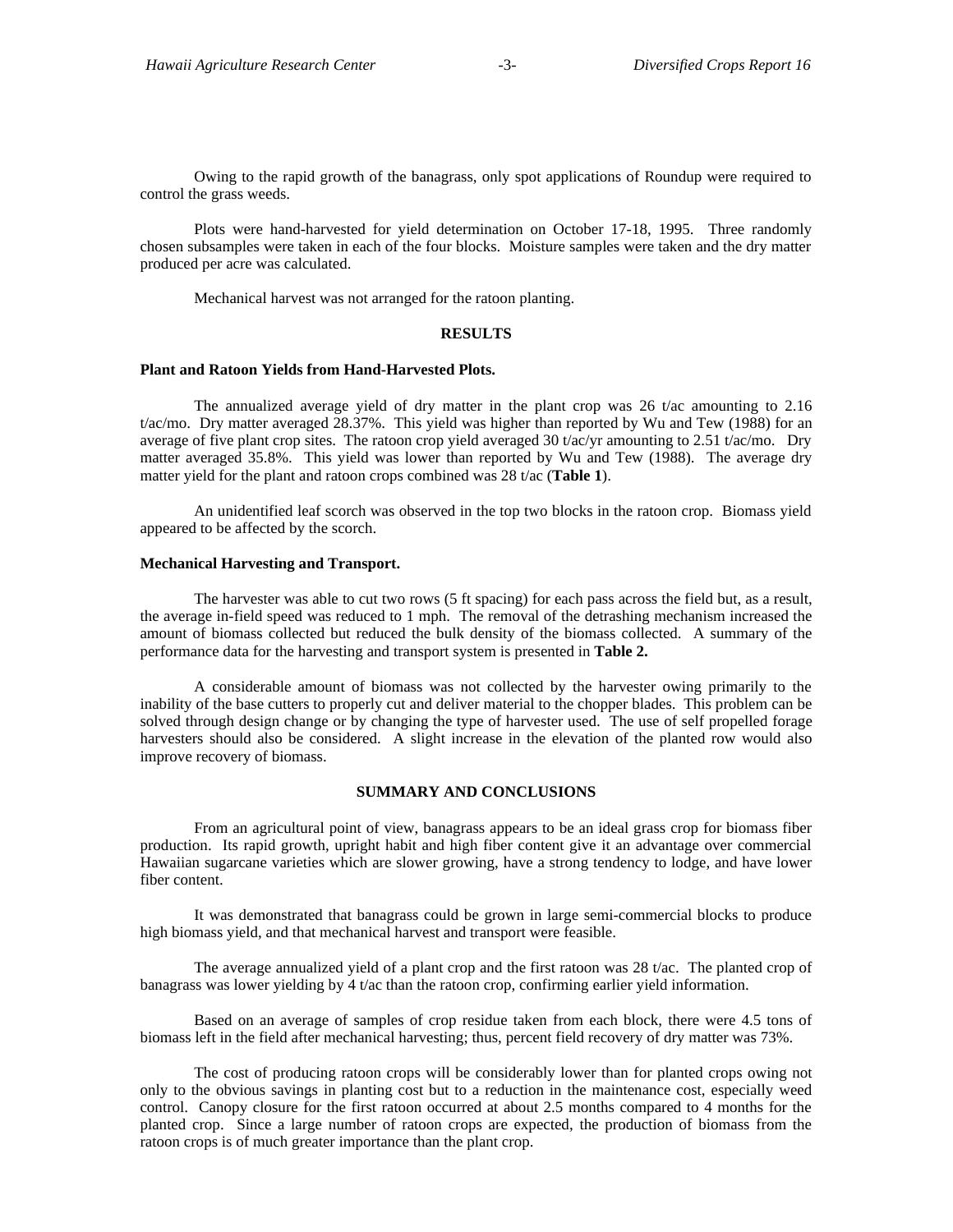Owing to its upright habit, banagrass is easily harvested by conventional sugarcane equipment such as the CLASS harvester and vanguard transporter used in this study. Other harvesters should be evaluated for harvesting for improvement in efficiency. In addition, forage harvesters should be evaluated and every attempt should be made to improve biomass recovery and the bulk density of the loads transported from the field.

# **Risks and Potential Problems**

Banagrass is a potential weed, but not to a greater degree than the numerous other *Pennisetum purpureum* (elephantgrass, napiergrass) cultivars already in Hawaii and which have been widely planted in the past for forage. Banagrass has not been successful in naturalizing at the HARC Kunia Substation, where it has been grown for over 10 years; however, more success as a weed from spread of the true seed would be expected with increased rainfall.

Napiergrass is a serious weed pest in sugarcane especially when it becomes established in sugarcane seed fields. In this situation, vegetative cuttings (seed) of napiergrass will be planted along with sugarcane. Napiergrass is difficult to remove from commercial sugarcane fields once established. It is not recommended that plantings of napiergrass be made in close proximity to sugarcane, and especially sugarcane seed fields.

Little is known regarding the chemical makeup of banagrass or other napiergrass cultivars and therefore its value as a fuel for direct burning is still a question.

Land planted to banagrass should expect to be dedicated for a long period of time. Banagrass, as with other napiergrass cultivars, becomes firmly established in fields and is difficult to remove for establishment of alternative crops. Alternative uses of banagrass include forage, although other cultivars such as "Mott" are better suited for forage.

**Table 1.** Summary of banagrass yield for replicated (12) hand-harvested plots of 200 ft<sup>2</sup> in the plant and ratoon crop.

| Yield                      | Plant Crop | Ratoon Crop |
|----------------------------|------------|-------------|
| Fresh weight $(t/a)$       | 58.1       | 55.6        |
| Fresh weight/yr $(t/a/yr)$ | 91         | 84          |
| Dry matter %               | 28.4       | 35.8        |
| Dry weight $(t/a)$         | 16.7       | 20          |
| Dry weight/yr $(t/a/yr)$   | 26         | 30          |

Age at harvest was 7.7 months for the Plant Crop and 8 months for the Ratoon Crop.

**Table 2.** Mechanical harvesting results.

| Adjusted harvester productivity (ac/hr)* | 0.65   |
|------------------------------------------|--------|
| Average particle length (inches)         | 11.3   |
| Bulk density of biomass $(lb/ft^3)$      | 7 to 8 |
| Recovery of biomass (%)                  | 73     |
| Biomass Harvest rate (t/hr)              | 27     |

**\*** Adjusted for time waiting for trucks.